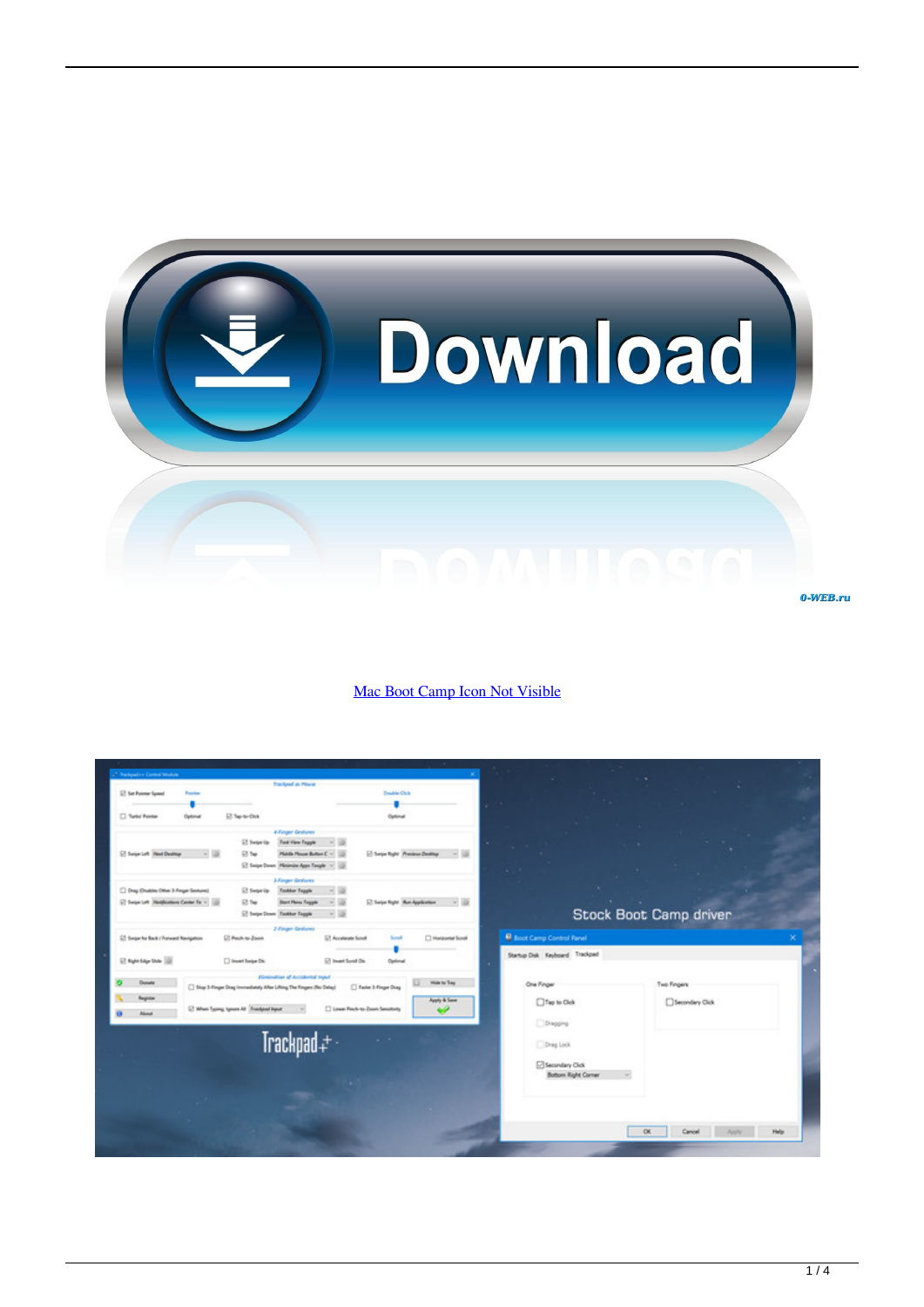[Mac Boot Camp Icon Not Visible](https://stevewidme.doodlekit.com/blog/entry/13796948/windows-7-beta-crack-rapidshare-download-fast-exclusive#ZKr=jbcCTf2qGq3BVjeiJfwtLXMyPnxAwbcDV5eiU92y==)

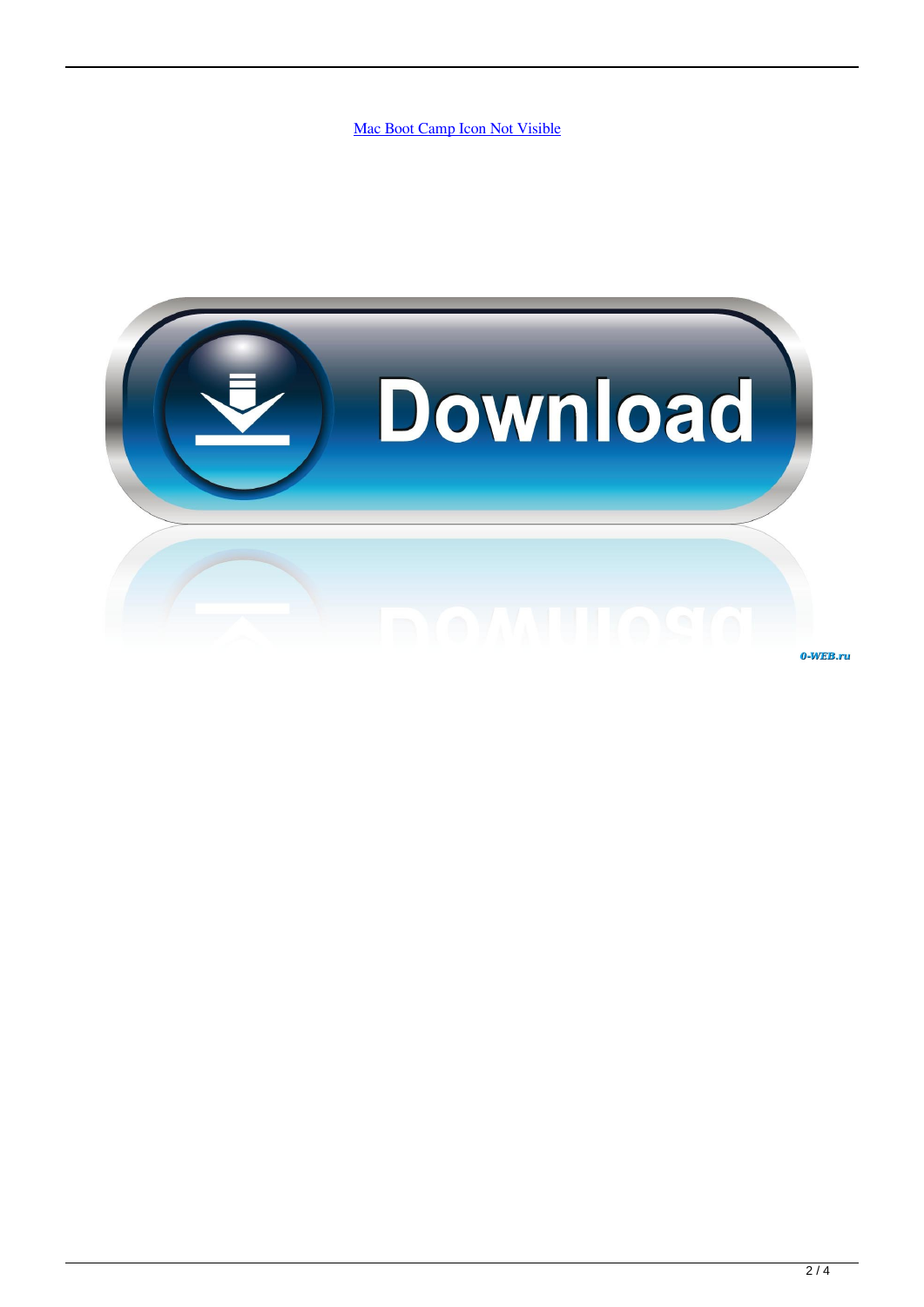Boot camp startup icon not showing in windows 10 More Less Start up your Mac in Windows or macOS with Boot Camp.. ' Or use Startup Manager as your Mac starts up

Etc ) not work? What year/model is your Mac (please do not post the serial number of your Mac)? You can read the serial number of your Mac from the back cover and enter it on https.. You can set the default operating system to either macOS or Windows The default operating system is the one you want to use when you turn on or restart your Mac.. I do not know if it's still Not sure why I can access my macOS partition via hitting the option key.. But the control panel doesn't seem to find it, And I want to set it as my default drive to boot into rather than Windows.

## [Akamai Netsession Interface Mac Download](http://elpomthumbpriv.blogg.se/2021/march/akamai-netsession-interface-mac-download.html)

Mar 25, 2016 Do you have a Boot Camp icon in Control Panel? If not, your BC drivers are not installed correctly.. If you use APFS, then your macOS boot volume may not appear as a choice in the Windows Boot Camp Control Panel pane.. How can I make Mac Partition visible in Bootcamp (Windows 10 Anniversary Update)? Driver as a part of the Boot Camp software.. Windows boot camp option missing in Startup Disk selection Ask Question In Windows I have the boot camp icon in my system tray with an option for Control Panel, but this only shows me keyboard options - which seems weird, are there supposed to be more options there? Not only was the Bootcamp showing only the generic name (Windows) of. [Find Apps On Mac Terminal](https://seconcoci.over-blog.com/2021/03/Find-Apps-On-Mac-Terminal.html)

| <sup>2</sup> Tradiçual i e Control Module        |                                                                                 |                                       |                                              |                                  |                        |                 |      |
|--------------------------------------------------|---------------------------------------------------------------------------------|---------------------------------------|----------------------------------------------|----------------------------------|------------------------|-----------------|------|
| <b>E</b> Set Polemar Spanel<br><b>Projection</b> | <b>Trackport as Mourer</b>                                                      | Double Civic                          |                                              |                                  |                        |                 |      |
|                                                  |                                                                                 |                                       |                                              |                                  |                        |                 |      |
| <sup>7</sup> Turbs' Pointer<br>Optimal           | El fermidios                                                                    | Optimal                               |                                              |                                  |                        |                 |      |
|                                                  |                                                                                 |                                       |                                              |                                  |                        |                 |      |
|                                                  | <b>A Finger Gratures</b><br>El Selpe'lip<br>Foot View Feggie                    |                                       |                                              |                                  |                        |                 |      |
| C Sepriah RestDelling                            | 53 Ter<br>Middle Meure Button C ~                                               |                                       | El Swipe Right   President Denting   14   12 |                                  |                        |                 |      |
|                                                  | C Swipe Down Minimize Apps Toople ~ 12                                          |                                       |                                              |                                  |                        |                 |      |
|                                                  | <b>Jollager Gedures</b>                                                         |                                       |                                              |                                  |                        |                 |      |
| C Drag (Doubles Other 3-Finger Sections)         | 12 Seize in<br><b>Tasktor Teggle</b>                                            |                                       |                                              |                                  |                        |                 |      |
| El Separtet (Nethinton Center To ~ 10)           | St fee<br>Start Hans Taggle                                                     |                                       |                                              |                                  |                        |                 |      |
|                                                  | [2] Seize Down Taskbar Taggle                                                   | <b>1999</b>                           |                                              |                                  | Stock Boot Camp driver |                 |      |
|                                                  | 2-Finger Grahams                                                                |                                       |                                              |                                  |                        |                 |      |
| ET Swipe for Back / Ronward Navigation           | ET Pault-to-Zoom                                                                | 57 Accelerate Screet<br>South         | <b>C Horizontal Scrutt</b>                   | <b>B</b> Boot Camp Control Panel |                        |                 |      |
|                                                  |                                                                                 |                                       |                                              | Startup Disk Keyboard Trackpad   |                        |                 |      |
| C Sylvian Die 10                                 | Diewel Serge Do.                                                                | <b>Ed board Screed On:</b><br>Optimal |                                              |                                  |                        |                 |      |
|                                                  | Elimination of Accidental Input                                                 |                                       |                                              |                                  |                        |                 |      |
| Donata                                           | <sup>2</sup> Ship 3-Finger Dog Immediately After Lifting The Fingers (No Delay) | E Faster 3-Finger Disg                | make to Tony                                 | One Finger                       | Two Fingers            |                 |      |
| Register                                         |                                                                                 |                                       | Apply & Save                                 | The to Olds                      |                        | Secondary Click |      |
| About                                            | El When Typing, Spraw All Threstynet Hyper                                      | [] Lewer Porch to Zoom Senatorty      |                                              |                                  |                        |                 |      |
|                                                  |                                                                                 |                                       |                                              | Dongong                          |                        |                 |      |
|                                                  | Trackpad +                                                                      | <b>Service</b>                        |                                              | Ding Look                        |                        |                 |      |
|                                                  |                                                                                 |                                       |                                              |                                  |                        |                 |      |
|                                                  |                                                                                 |                                       |                                              | Secondary Click                  |                        |                 |      |
|                                                  |                                                                                 |                                       |                                              | Bottom Right Corner              |                        |                 |      |
|                                                  |                                                                                 |                                       |                                              |                                  |                        |                 |      |
|                                                  |                                                                                 |                                       |                                              |                                  |                        |                 |      |
|                                                  |                                                                                 |                                       |                                              |                                  |                        |                 |      |
|                                                  |                                                                                 |                                       |                                              |                                  | OK                     | Cancel          | Help |
|                                                  |                                                                                 |                                       |                                              |                                  |                        |                 |      |

[download all garhwali songs narendra singh negi mp3 downloads](https://adoring-jang-1c1850.netlify.app/free-download-all-garhwali-songs-narendra-singh-negi-mp3-downloads.pdf)

## [Microsoft Powerpoint For Mac Read Text](http://letacafor.webblogg.se/2021/march/microsoft-powerpoint-for-mac-read-text.html)

 Click the Boot Camp icon From the menu shown, choose Restart in macOS If you haven't installed the latest Boot Camp updates, you might get the message "Could not locate the OS X boot volume.. Mar 24, 2020 From the notification area on the right side of the Windows taskbar, click to show hidden icons.. The following procedure can be used to fix this problem Since the Windows Boot Camp software can detect bootable 'Mac OS Extended (Journaled)' volumes, the follow instructions create such a volume. [House Flipper - Garden DLC Download](https://lalefwisi.weebly.com/blog/house-flipper-garden-dlc-download)